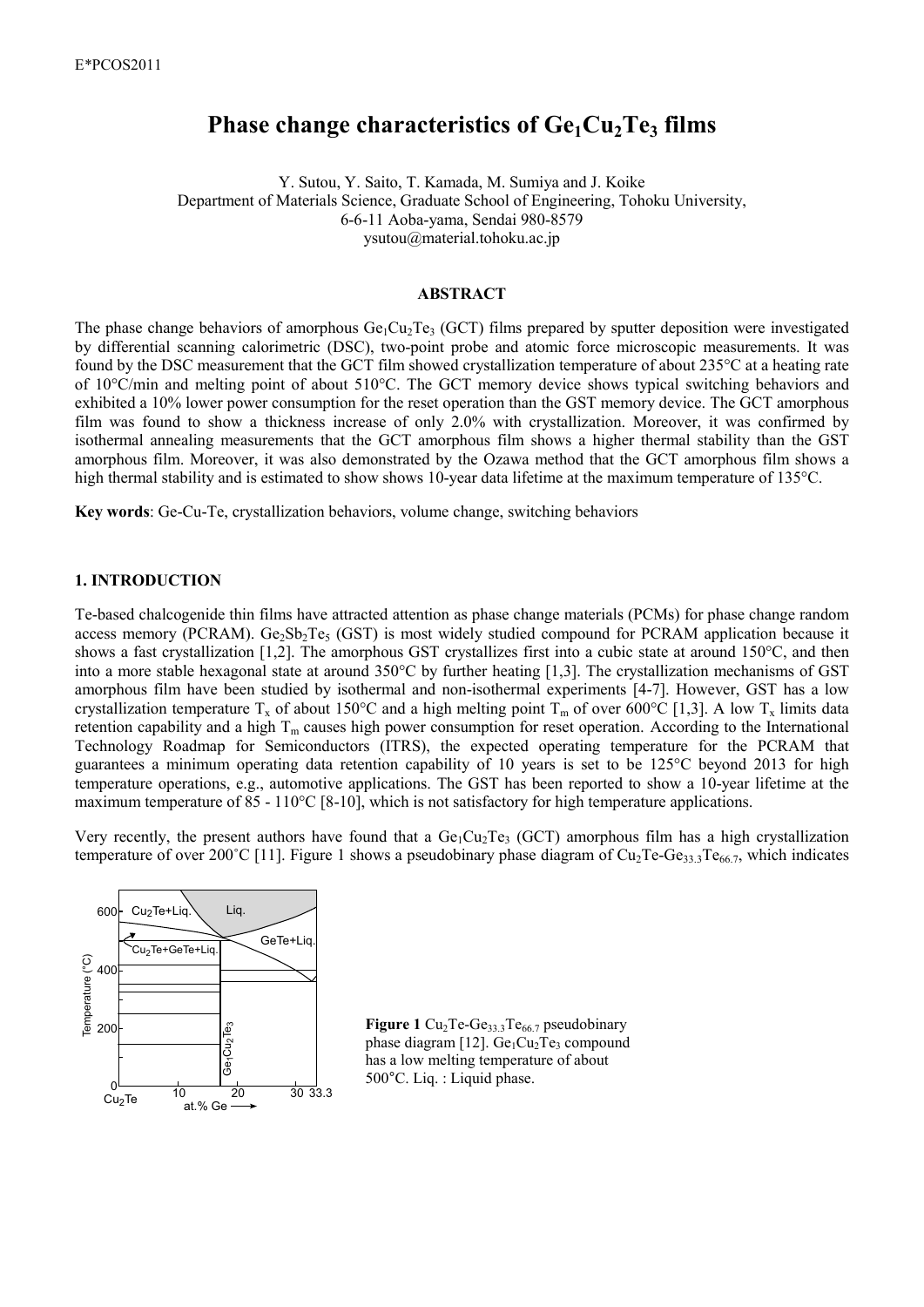that the GCT compound has a low melting point of about 500˚C [12]. If the GCT shows reversible phase transition between amorphous and crystalline states, it can be used as a PCM. In this study, the memory switching behaviors of GCT film were investigated using simple memory devices. Moreover, the crystallization behaviors and thermal stability of amorphous GCT films were investigated by two-point probe, atomic force microscopic and differential scanning calorimetric measurements.

# **2. EXPERIMENTS**

Phase change temperatures of  $Ge_1Cu_2Te_3$  (GCT) film were investigated by differential scanning calorimetric (DSC) measurement. For the DSC measurement, GCT film was prepared as follows: (1) GCT film with a thickness of 1500 nm was deposited on photoresist substrate by sputtering of a GCT alloy target. (2) the photoresist substrate was dissolved in acetone. (3) Only the obtained GCT film was set into alumina pan for the DSC measurement. The DSC measurement was carried out at a heating rate of 10°C/min for crystallization and at a heating rate of 3°C/min for melting. Simple memory devices with GCT films as shown in Fig. 2 were fabricated by a conventional photolithography technique, where GST memory devices were also fabricated for comparison. The set-reset switching behaviors of the devices were measured using a semiconductor parameter analyzer (Agilent 4155C) and a pulse generator (Agilent 33250A).



**Figure 2** Schematic cross-sectional view of fabricated memory device.

To investigate the crystallization behaviors and thermal stability, GCT films were deposited on  $SiO<sub>2</sub>(20 \text{ nm})/Si$ substrates by sputtering of GCT alloy target. The temperature and time dependences of the electrical resistance of films were investigated by in situ measurement with two-point probe method in Ar atmosphere. X-ray diffraction (XRD) analysis was performed for structural identification at room temperature. X-ray spectra were taken in the 2θ range of 20-60° using Cu-K $\alpha$  with a scanning step of 0.02°. The film thickness change upon crystallization was evaluated by measuring the thickness of the film with an atomic force microscope (AFM) at room temperature. For the film thickness measurements, the films were heated up to different temperatures at a heating rate of 10°C/min and then cooled to room temperature. The film thickness was 200 nm for the two-point probe, XRD and AFM measurements. DSC measurements were also employed to investigate the thermal stability of GCT amorphous films. For this DSC measurement, GCT film with a thickness of 1500 nm were deposited on  $SiO<sub>2</sub>(20 \text{ nm})/Si$  substrates in order to clearly detect an exothermic peak for crystallization.

## **3. RESULTS & DISCUSSION**

3-1. Phase change temperatures and switching behaviors of GCT films



**Figure 3** DSC curve of as-deposited GCT film, where crystallization temperature  $T_x$  and melting point  $T_m$  were measured at heating rates of 10°C/min and 3°C/min, respectively.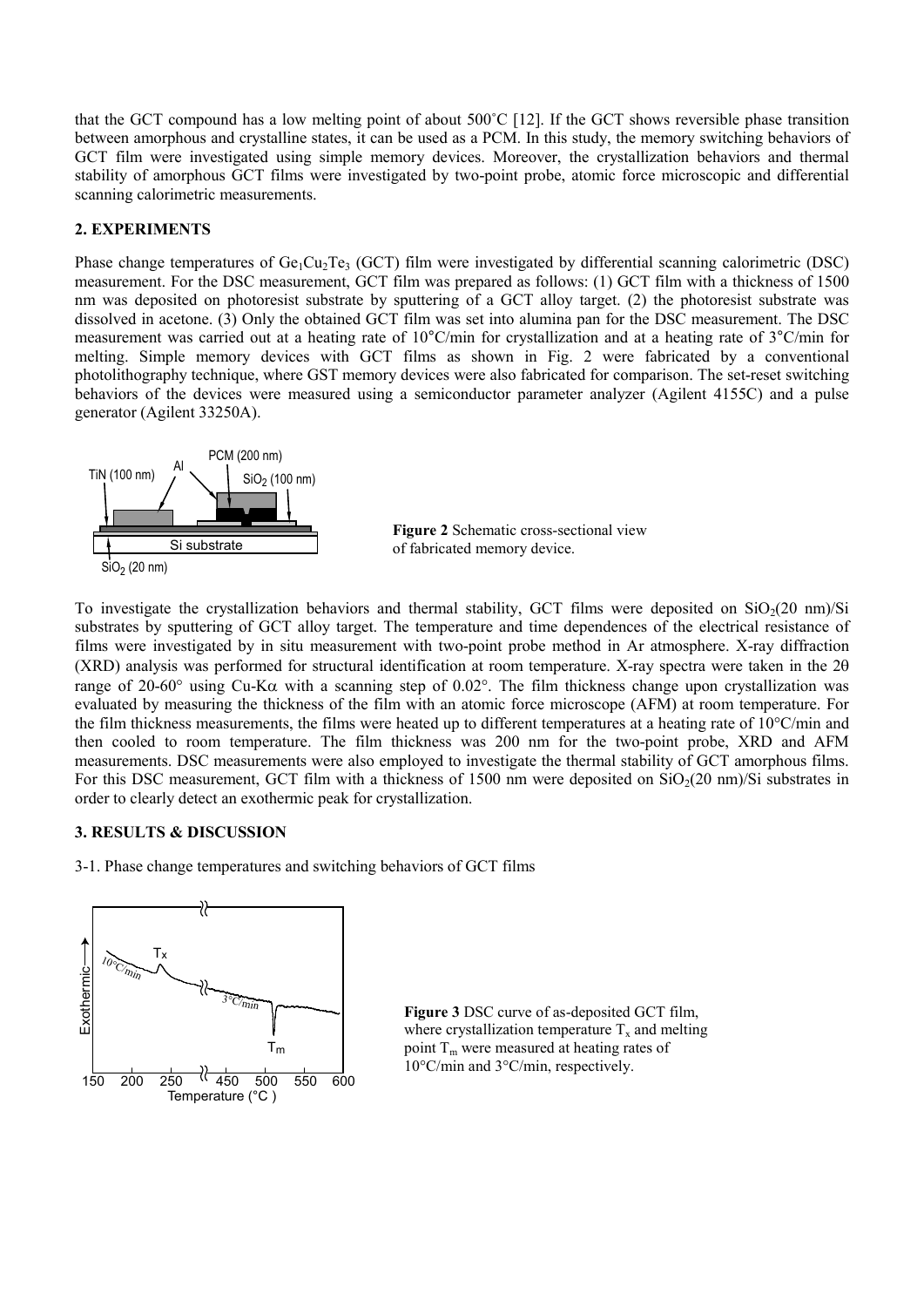Figure 3 shows a DSC heating curve for the as-deposited GCT film. The crystallization temperature  $T_x$  was measured at a heating rate of 10°C/min and was detected to be about 235°C. The melting point  $T_m$  was determined to be 510°C at a heating rate of 3°C/min, which is in good agreement with the phase diagram as shown in Fig. 1. It is seen that GCT film shows a higher  $T_x$  and a lower  $T_m$  than GST film.

Figures 4(a) and (b) show the plots of device resistance vs. voltage applied to the device for the GCT and GST memory devices, respectively. It is seen from Fig. 4(a) that the GCT memory device shows set-reset switching behaviors as well as the GST memory device as shown in Fig.  $4(b)$ . In the present study, set voltage  $V_{\text{set}}$  and reset voltage V<sub>reset</sub> were defined as the lowest voltages at which the electrical resistance change of over 10-fold is obtained for the set and reset operations, respectively. It is seen from Figs.  $4(a)$  that the V<sub>set</sub> and V<sub>reset</sub> for the GCT memory device are 2.4 V and 5.7 V, respectively. Generally, since the power consumption for reset operation is much higher than that for set operation, the reduction of the power consumption for reset operation is much helpful to lower the net power consumption of PCRAM devices. The power consumption W<sub>reset</sub> for the reset operation can be estimated by the relation of  $(V_{reset})^2/R_{PCM}$ , and the W<sub>reset</sub> for the GCT and GST memory devices are estimated to be 0.55 W and 0.61 W, where the electrical resistance  $R_{\text{PCM}}$  was obtained by averaging the electrical resistance of the set state of the devices. The power consumption ratio  $W_{reset}^{GCT/GST}$  of the GCT to GST memory devices is calculated to be 0.9, which means that the GCT memory device achieves a 10% reduction in power consumption for the reset operation compared with the GST memory device, which is mainly due to a lower melting point of GCT compound [13].



**Figure 4** Set-reset switching behaviors of (a) GCT and (b) GST memory devices as a function of pulse voltage.

## 3-2. Crystallization behaviors

Figure 5 shows the temperature dependence of the electrical resistance of the GCT film at a heating rate of 60 $\degree$ C/min, where that of the GST film is also shown for comparison. The as-deposited GCT film was confirmed to be amorphous phase by the XRD pattern. It is seen that the GCT amorphous film has much lower electrical resistance and smaller temperature dependence of electrical resistance than the GST amorphous film. The GCT and GST films show a drastic resistance decrease of over  $10^2$ -fold upon crystallization at about 260°C and about 180°C, respectively. After crystallization, the electrical resistance of the GCT film gradually decreases with further heating up to 400°C. Meanwhile, the GST film exhibits a step-like decrease at about 360°C, which is caused by the transition from an fcc to a hexagonal structure [3]. It is seen from Fig. 5 that the electrical resistance of the GCT crystalline phase hardly changes by cooling. And also, the electrical resistance of the GCT crystalline state is lower than that of the GST film. Figure 6 shows the XRD pattern obtained at room temperature from the GCT film heated up to 400°C followed by cooling to room temperature. It is seen from Fig. 6 that the GCT amorphous film crystallizes into a single  $Ge_1Cu_2Te_3$ phase without phase separation, where Al peaks from sample holder are also observed.  $Ge_1Cu_2Te_3$  phase is known to have an orthorhombic Imm2 structure [14]. Governmental three heating the control of the set of the CCT and GST amorphous films were heated up to 300°C to crystallization of GCT and GST amorphous films, where the GCT Device respectively. The GCT Device that is the

Table 1 shows thickness change upon the crystallization of GCT and GST amorphous films, where the GCT and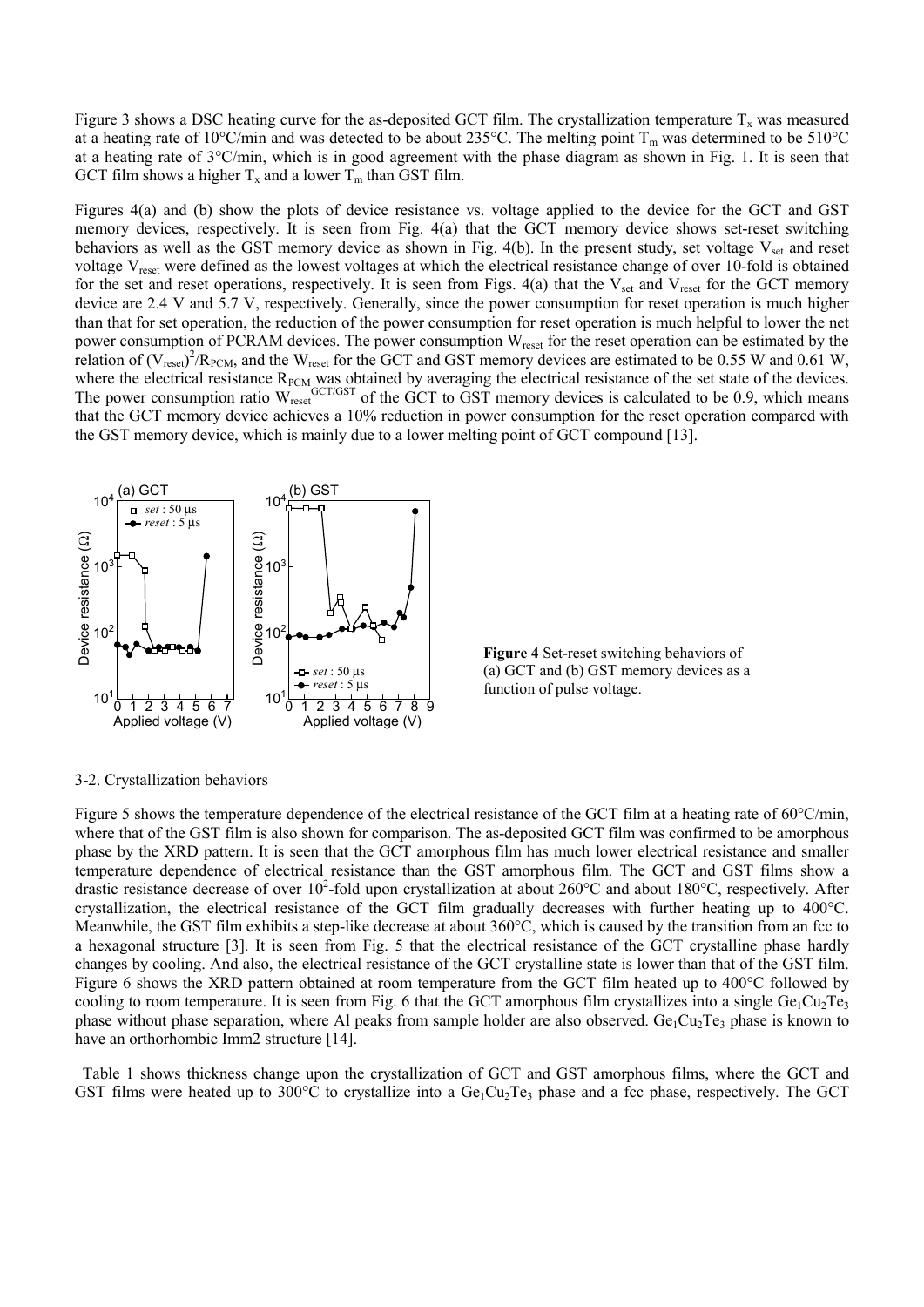

**Figure 5** Temperature dependence of the electrical resistance of  $Ge<sub>1</sub>Cu<sub>2</sub>Te<sub>3</sub>$  (GCT) and  $Ge_2Sb_2Te_5$  (GST) films.



**Figure 6** X-ray diffraction pattern of GCT film heated up to 400°C at heating rate of 10°C/min.

amorphous film shows a 2.0% thickness increase upon crystallization. Meanwhile the GST amorphous film shows a 6.0% decrease upon crystallization, which is in good agreement with the reported value of 6.5% [15]. It is seen from these results that the GCT film shows a smaller thickness change than the GST film, which means that the GCT film shows a smaller volume change than the GST film. Since the volume change induces stresses on the PCM as well as surrounding materials, it would limit the endurance of the devices [15]. Therefore, the GCT film with a small volume change is desirable to enhance the endurance of the PCRAM devices. Moreover, it is noteworthy that the changes are of opposite signs for the GCT and GST films. It has been reported that the bulk metallic glasses of  $Pd_{40}Ni_{40-x}Cu_{x}P_{20}$  $(30 \le x \le 40)$  expand upon crystallization since their crystalline phases have a relatively open structure and show a larger molar volume than their amorphous phases [16]. Therefore, it is suggested that the amorphous GCT possesses a smaller molar volume than the crystalline GCT.

**Table 1** Film thickness change of the GCT and GST films upon crystallization.

|                                              |              | $GCT^a$ $GST^a$ | GST <sup>b</sup> |
|----------------------------------------------|--------------|-----------------|------------------|
| Thickness change<br>upon crystallization (%) | $+2.0 - 6.0$ |                 | - 6.5            |
| a: present work                              |              |                 |                  |
| b: ref.[15]                                  |              |                 |                  |

#### 3-3. Thermal stability of GCT amorphous film

The thermal stability of GCT amorphous films was evaluated by the time-dependent resistance change at different isothermal annealing temperatures. The thermal stability of the GST film was also evaluated for comparison. In this study, isothermal measurements were carried out at temperature ranging between 230°C and 245°C for the GCT film and at temperature ranging between 140°C and 155°C for the GST film. Figure 7 shows the time-dependent resistance change at 235°C, 239.5°C and 242°C for the GCT film. The electrical resistance decreases with crystallization and the onset time of the drastic decrease in the electric resistance becomes earlier with increasing the annealing temperature. The thermal stability of amorphous phase can be evaluated from Arrhenius plots of  $t_f$  vs. 1/T, where  $t_f$  is failure time and T is annealing temperature. Generally, the failure time  $t_f$  was defined as the time when the electrical resistance decreases by 10% of the initial value,  $t_f^{10\%}$  [17] or as the time when the resistance decreases by a factor of two,  $t_f^{50\%}$ [8] during annealing at a certain temperature. Figure 8 shows the Arrhenius plots for failure time  $t_f^{10\%}$  and  $t_f^{50\%}$  in the GCT and GST amorphous films. It is suggested from Fig. 8 that the GCT amorphous film shows 10-year data lifetime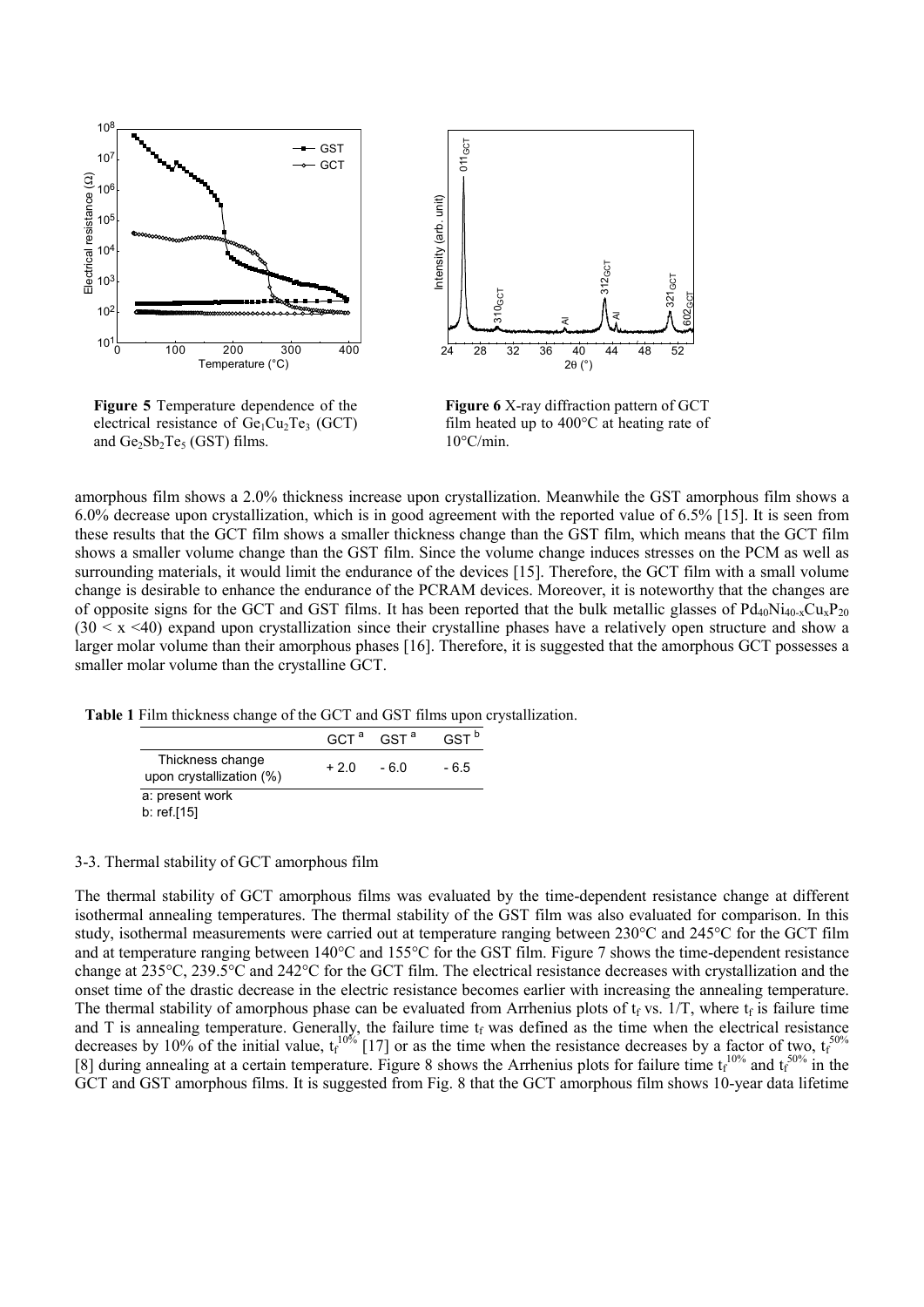

**Figure 7** Time-dependent resistance change of GCT film at 235°C, 239.5°C and 242°C.



**Figure 8** Arrhenius plots for the failure time  $t_f^{10}$  $10\%$  and  $t_f^{50\%}$  of the amorphous GCT and GST films.

at the maximum temperature of 143<sup>o</sup>C and 170<sup>o</sup>C for  $t_f^{10\%}$  and  $t_f^{50\%}$ , respectively, while the GST amorphous film shows that of 59 $^{\circ}$ C and 92 $^{\circ}$ C for  $t_f^{10\%}$  and  $t_f^{50\%}$ , respectively. These results imply that the amorphous GCT exhibits a higher thermal stability than the amorphous GST.

Although the two-point probe method under isothermal conditions is a simple method to evaluate the thermal stability of amorphous phases, the results can be affected by the heating rate at which the sample is heated up to a constant temperature. Meanwhile, the thermal stability of the amorphous phase at a given temperature can be estimated by kinetic parameters obtained under a non-isothermal condition. The time  $t_e$  to reach a crystallization fraction  $x$  at a given temperature  $T_i$  can be expressed as follows [18]:

$$
t_e = \theta_n \exp\left(\frac{E_a}{RT_i}\right) \tag{1}
$$

where  $E_a$  is the activation energy of crystallization, and R is gas constant.  $\theta_n$  is the reduced time proposed by Ozawa [18]. When the temperature is increased at a constant rate,  $\theta_n$  is given by the following equation [19],

$$
\theta_n = \frac{E_a}{\beta R} p \left( \frac{E_a}{RT_n} \right)
$$
 (2).

Here, β is heating rate and T<sub>n</sub> is temperature which yields a crystallization fraction *x* at a heating rate β. The pfunction is approximately expressed as follows [19]:

$$
\log p \left( \frac{\mathrm{E}_a}{\mathrm{RT}_n} \right) = -2.315 - 0.4567 \left( \frac{\mathrm{E}_a}{\mathrm{RT}_n} \right) \tag{3}.
$$

Equation (1) is generally applied to a single-step reaction with a constant activation energy. The temperature dependence of crystallization fraction *x* can be determined by DSC measurement. Figure 9(a) shows a portion of a DSC heating curve measured at a heating rate of 40ºC/min for the GCT film. An exothermic peak corresponding to crystallization appears in the temperature range of 245-265 $^{\circ}$ C. As shown in Fig. 9(a), the crystallization fraction *x* at a temperature T is given by  $x = A_T/A$ , where A is the total area of the exothermic peak between the starting  $(T_s)$  and finishing ( $T_f$ ) temperatures for the crystallization and  $A_T$  is the area between the  $T_s$  and  $T_{12}$ [20]. Figure 9(b) shows the crystallization fraction x as a function of temperature. In this estimation, failure time t<sub>e</sub><sup>10%</sup> is defined as the time to reach a crystallization fraction of 10%. Figure 10 shows  $t_e^{10\%}$  vs. T<sub>i</sub> curves of the GCT and GST films. For the GCT film, the values used for the calculation of the  $t_e^{10\%}$  are β = 40°C/min, T<sub>n</sub> = 248.6°C which is obtained from Fig. 9(b)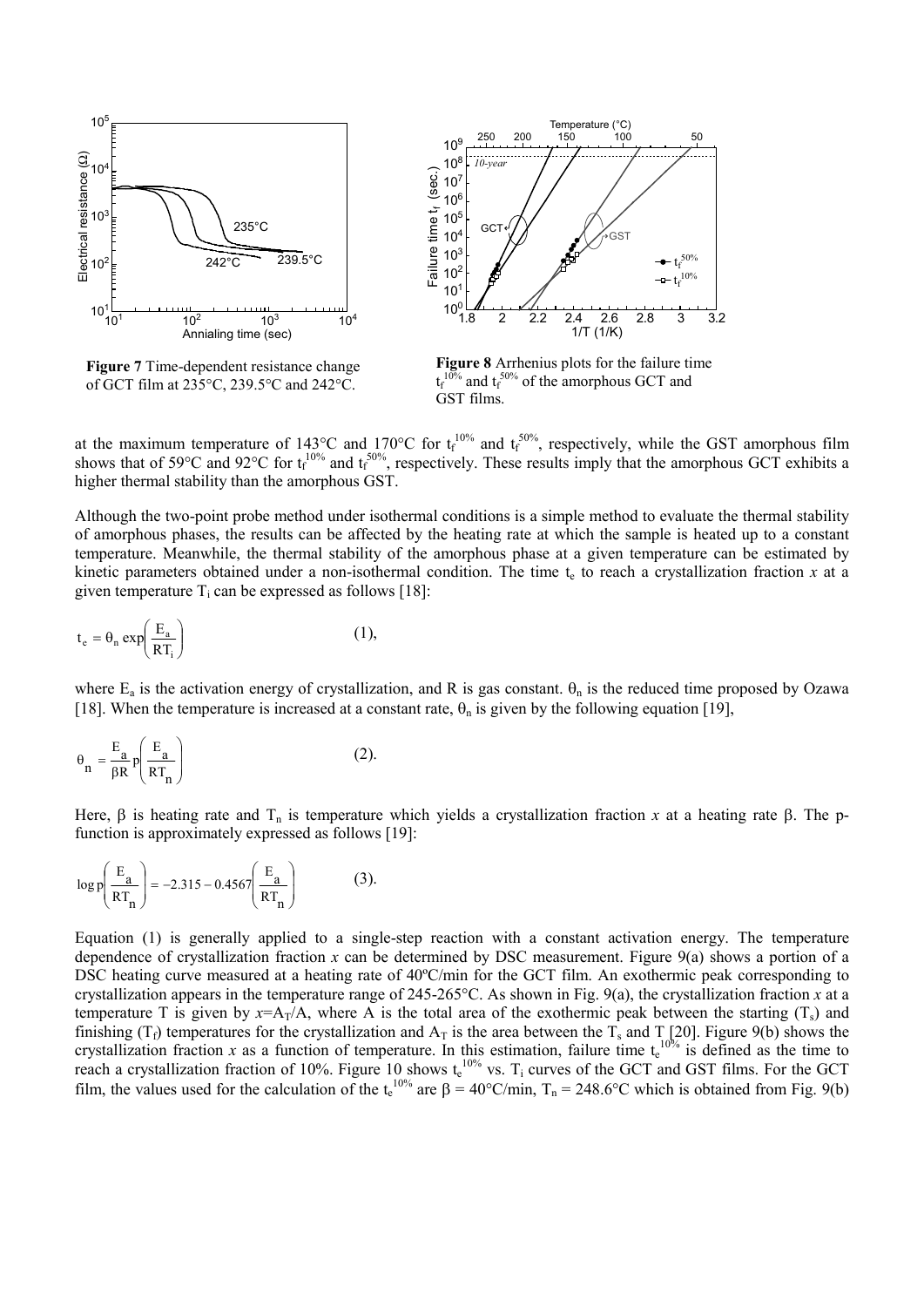and  $E_a = 2.81$  eV which was obtained from Kissinger plots using the results of two-point probe resistance measurements [11]. It should be noted that the calculated result is not dependent on the heating rate. For the GST film, the t<sub>e</sub><sup>10%</sup> was calculated using T<sub>n</sub> = 155°C obtained from a DSC curve at  $\beta = 10$ °C/min and E<sub>a</sub> = 2.87 eV in the literature [17]. From the Ozawa method, the maximum temperature for 10-year data lifetime can be estimated to be 135°C and 80°C for the GCT and GST films, respectively. Although these estimated values are lower than the valued obtained from the isothermal measurements, the thermal stability of the GCT film is still well beyond the data retention requirement of ITRS.



 $10^{10}$ Failure time  $t_e^{10\%}$  (sec) Failure time  $t_e^{10\%}$  (sec) 10-year 10<sup>8</sup>  $10^6$  $10<sup>4</sup>$ **GCT**  $10<sup>2</sup>$  $10<sup>0</sup>$ GS  $10^{-2}$ 0 50 100 150 200 250 300 Temperature (°C)

**Figure 9** (a) DSC heating curve of the GCT film obtained at heating rate of 40°C/min. (b) Plots of Crystallization fraction *x* as a function of temperature obtained from the DSC curve.

**Figure 10** Temperature dependence of failure time  $t_e^{10\%}$  for the GCT and GST films.

# **4. CONCLUSION**

The as-deposited GCT film was found to show a high crystallization temperature of about 235ºC and a low melting point of about 510ºC by the DSC measurement. Moreover, it was confirmed that the GCT film shows a reversible phase transition and the GCT memory device has a 10% lower power consumption for reset operation than the GST memory device. Since the amorphous GCT has a high thermal stability and crystallizes to a stable single crystalline phase and shows a small volume change upon crystallization, the GCT devices are expected to show good data retention and endurance. Therefore, the GCT film can be expected to be a promising PCM for PCRAM application.

#### **Acknowledgments**

This work was supported by "Japan Science and Technology Agency" and KAKENHI (23360297).

# **REFERENCES**

- [1] N. Yamada, E. Ohno, K. Nishiuchi, N. Akahira and M. Takao, J. Appl. Phys. 69, 2849 (1991).
- [2] S. Lai, T. Lowrey, IEDM Tech. Dig. 36.5.1 (2001).
- [3] I. Friedrich, V. Weidenhof, W. Njoroge, P. Franz, M. Wuttig, J. Appl. Phys. 87, 4130 (2000).
- [4] N. Ohshima, J. Appl. Phys. 79, 8357 (1996).
- [5] T.H. Jeong, M.R. Kim, H. Seo, S.J. Kim, S.Y. Kim, J. Appl. Phys. 86, 774 (1999).
- [6] J. González-Hernández, E.F. Prokhorov, Y.V. Vorobiev, J. Vac. Sci. Technol. A 18, 1694 (2000).
- [7] B. Laine, C. Rivera-Rodrígues, E. Morales-Sánchez, E. Prokhorov, G. Trapaga, J. González-Hernández, J. Non-